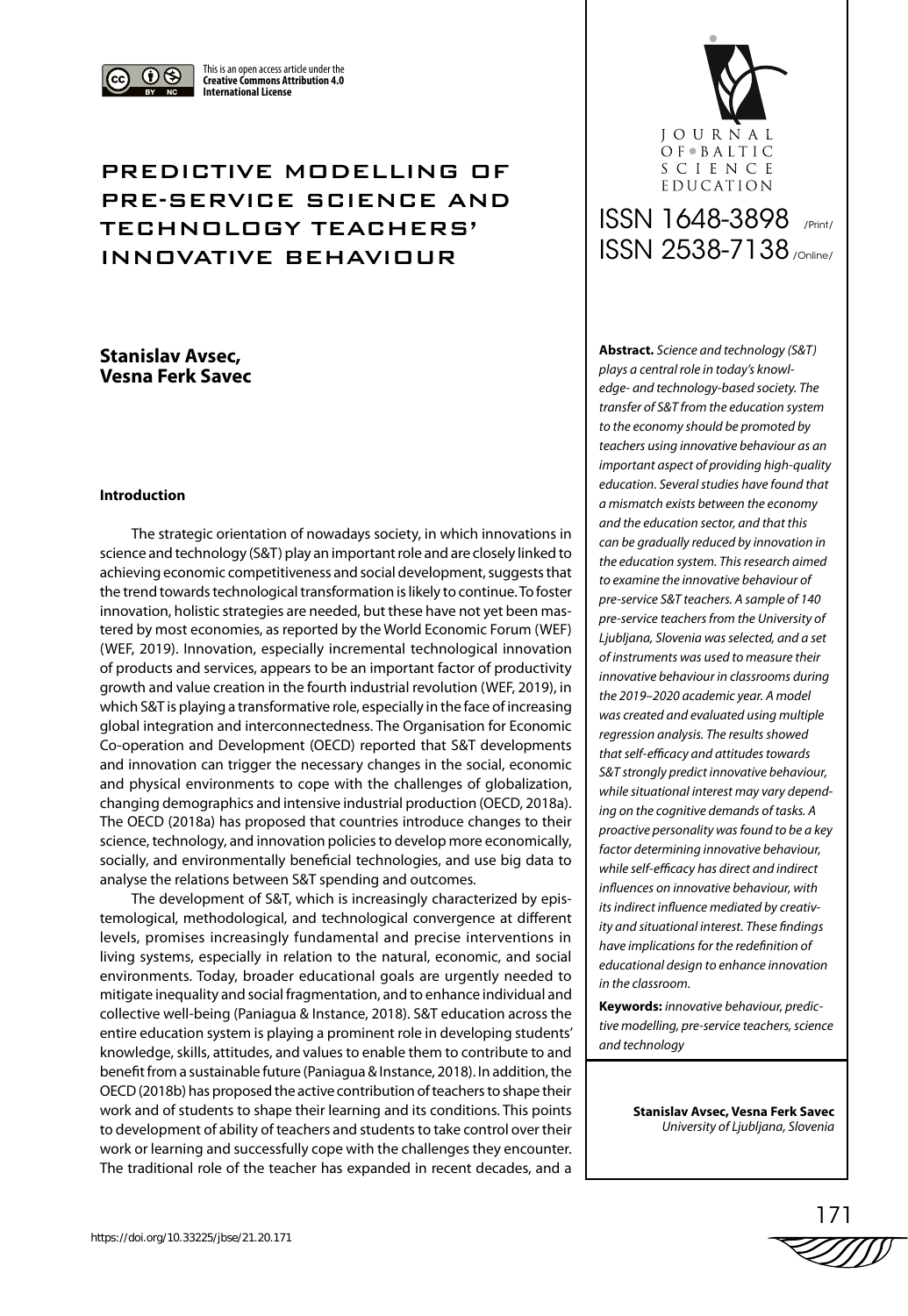skilled teacher should now be able to recognize a wide range of factors affecting students' innovative learning (Klaeijsen et al., 2018; Könings et al., 2017).

 The behaviour of the teacher in guiding learning in the classroom should be based on the acquisition by students of (a) a wide range of knowledge, (b) cognitive, interpersonal and psychomotor skills, and (c) attitudes, values and subjective norms (OECD, 2018b; Paniagua & Instance, 2018). The students in such a classroom actively navigate through the uncertainties of the real world in different contexts (time, social, and digital space) and create new values, reconcile tensions and dilemmas, and take responsibility (Paniagua & Instance, 2018). Therefore, innovative teaching requires a range of learning, educational, social, and technological competences, as proposed by Zhu et al. (2013).

Thus, pre-service teacher education programs must strive to incorporate the most appropriate methods and content (Keinänen et al., 2018). The acquisition of disciplinary knowledge and skills is no longer sufficient to meet the complex requirements of teaching (Keinänen et al., 2018). Students require different knowledge and skills, imparted through a set of values and attitudes, in unfamiliar and evolving circumstances where innovative behaviour is required. The acquisition of interdisciplinary knowledge and skills is a complex process in which students' self-regulation should be used to take advantage of their developing functional literacy, which acts as a catalyst for the use of higher order thinking skills that enable them to make informed decisions and respond appropriately in challenging real-life situations (Cencelj et al., 2019). The competencies required for innovative teaching can be nurtured during training and beyond (Konst & Kairisto-Mertanen, 2020; Slavinec et al., 2019). This suggests that S&T teacher training institutions should balance different types of teacher knowledge, including new knowledge arising from different disciplines and educational sciences (OECD, 2019), to develop students' capacity for innovation (Konst & Kairisto-Mertanen, 2020). In this way, pre-service teachers can work more efficiently and be more motivated, more creative, and develop a positive attitude towards S&T in the lead-up to commencing service, while they actively participate in a creative, social, and collaborative environment that enables them to utilize and further develop their metacognitive and psychomotor skills (Keinänen et al., 2018).

The primary goal of high-quality pre-service teacher education should be the development of innovative behaviour that reflects a proactive personality and systems thinking in identifying and solving problems identified in different environments (Klaeijsen et al., 2018). Moreover, innovative behaviour might help teachers, both pre-service and later in service, to implement new learning units or a new course, that improves various elements such as (1) the curriculum and learning design itself, (2) the school as an institution, (3) the students' competencies, and (4) the teachers' own competencies, as noted by Könings et al. (2007).

#### *Literature Review*

#### *Innovative Behaviour*

Innovative behaviour as a proactive response by humans to changes in their environment (Thurlings et al., 2015) is connected with the development of new technologies and social and economic changes, and manifests itself in the design of new objects, processes, or ideas (Richmond & Tatto, 2016). The present research focuses explicitly on innovative behaviour defined by Janssen (2000) as "the intentional creation, introduction, and application of new ideas within a work role, group or organisation, in order to benefit role performance, the group or the organisation" (p. 288). Messmann (2012) has proposed multi-phases model aimed for development of innovative behaviour explicitly in educational context based on (1) opportunity exploration, (2) idea generation, (3) idea promotion, and (4) idea realisation. This model based on creativity development can be used in an iterative and non-linear dynamic way, where phases are partly dependent. Innovative behaviour is much more than the creativity of individuals, and involves a proactive personality, which is highly correlated with teachers' innovative work behaviour (Li et al., 2017) in adopting and implementing ideas generated while at work in the classroom, or in the laboratory and workshops during the study, as self-initiated actions.

Klaeijsen et al. (2018) and Hero et al. (2017) presented a systematic review of studies exploring the innovative behaviour of teachers. Several factors influencing innovative behaviour were revealed, for example, tasks with different cognitive demands, self-efficacy, creativity, engagement in work or learning, motivation, and satisfaction with learning or work (Klaeijsen et al., 2018), while Hero et al. (2017) identified flexibility and stability in relation to learning activities, achievement orientation, social skills, self-regulation, critical and creative thinking, and content knowledge, together with the ability to create or make. In addition, Avsec and Sajdera (2019)

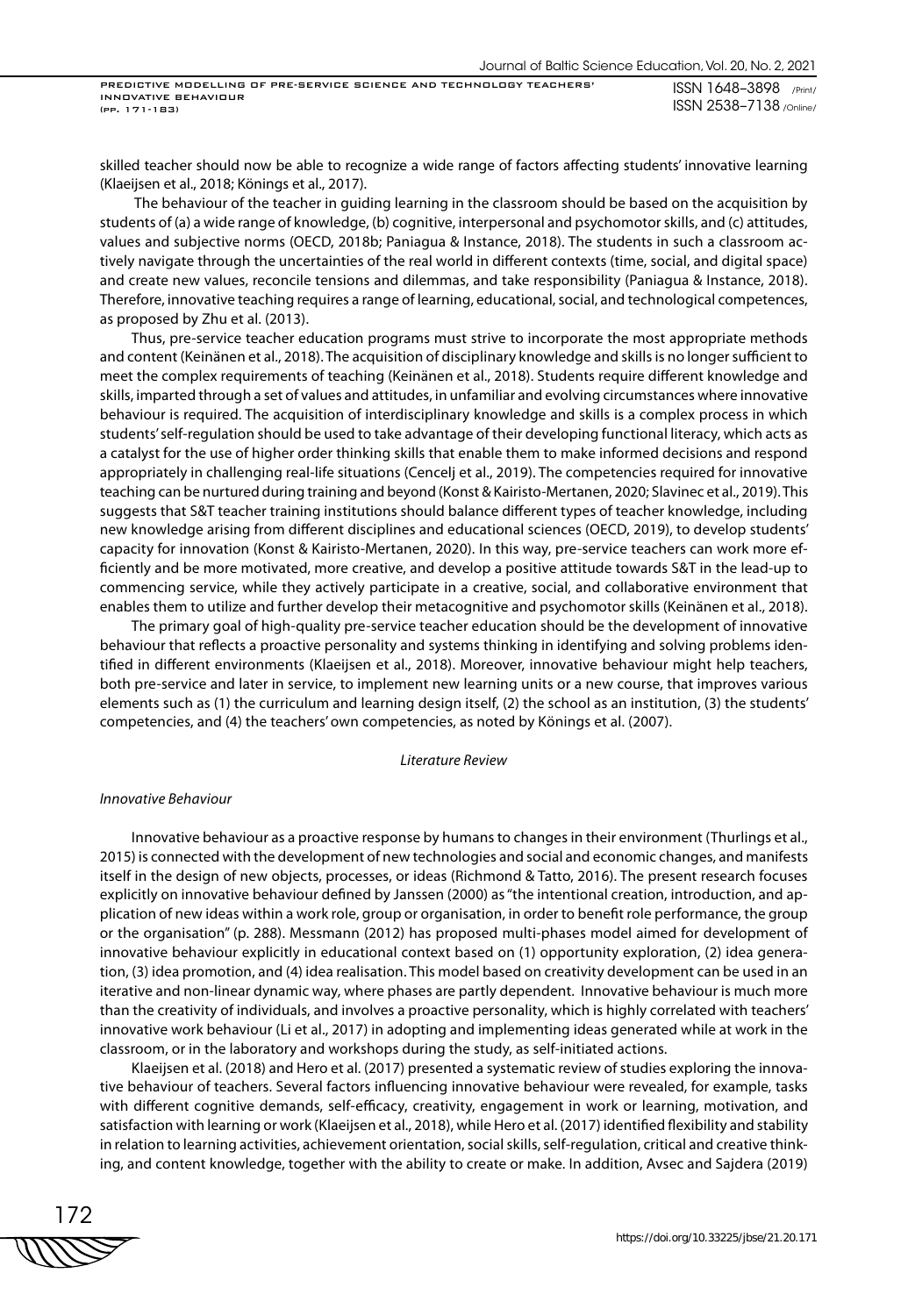presented a model of engineering thinking that can be used to describe the innovative behaviour of pre-service S&T teachers in the vast majority of cases. The model describes the effects of the attitudes of pre-service S&T teachers on their situational interest and perceived control over learning, and the inclusion of creative thinking skills to predict engineering thinking based on a proactive personality.

#### *Pre-service Teachers' Attitudes towards S&T*

In addition to knowledge and skills, attitude is an important factor in predicting human behaviour (Eagly & Chaiken, 1993). Attitude is defined as a person's predisposition to responding favourably or unfavourably to a given object (Oskamp & Schultz, 2005). The object can be anything, for example, an idea, a topic, a physical object, a process, others' behaviour, or a situation. For the purposes of this research, the following objects were selected to provide a contextual framework related to S&T: (1) professional career aspirations in relation to S&T, (2) interest in S&T, (3) feelings of boredom or tediousness regarding S&T, (4) gender sensitivity in relation to S&T, (5) perceived effects of S&T on the social, economic, and natural environments, and (6) difficulty of the topic. These objects were selected based on studies by Ardies et al. (2015), Cheung (2011), Gräber (2011), and Vishnumolakala et al. (2018).

Avsec and Sajdera (2019) argued that pre-service teachers' attitudes towards technology can be used to predict their perceived level of control over learning and creative potential. In addition, they stated that attitudes can moderate engineering thinking and proactive behaviour, especially when tasks involve higherlevel cognitive demands. Vishnumolakala et al. (2018) presented evidence that pre-service teachers' attitudes towards chemistry improved when the students were able to engage in active participation in the laboratory and in lectures. Students' attitudes towards the topic might also be related to self-efficacy, and both attitudes and self-efficacy can affect students' perception of control over learning the topic using structured learning materials, real-life problems, working in small groups where multiple interactions are enabled (Vishnumolakala et al., 2018), imparting positive learning experiences, individual-oriented feedback, and cooperative and collaborative learning with changing reference groups (Gräber, 2011).

Several studies have examined students' attitudes towards technology, chemistry, biology, and physics (Ardies et al., 2015; Avsec & Jagiełło-Kowalczyk, 2018; Avsec & Sajdera, 2019; Gräber, 2011; Maison et al., 2019; Vishnumolakala et al., 2018), or to science, technology, engineering, and mathematics (STEM) in general (Kim & Bolger, 2017), but studies focused on pre-service S&T teachers are scarce, and thus the findings are inconclusive.

#### *Pre-service Teachers' Self-Efficacy*

Self-efficacy plays a crucial role in human behaviour and determines whether one reacts either positively or negatively to stimuli on the basis of one's abilities and experiences (Bandura, 1997). A combination of cognitive, social, emotional, and behavioural sub-skills is required for effective functioning (Bandura, 1997). Self-efficacy can influence motivation, interest in the subject, academic performance (Mohtar et al., 2019; Vishnumolakala et al., 2018), satisfaction of basic psychological needs, and innovative behaviour as a proximal variable (Klaeijsen et al., 2018), especially when social cognitive theory is applied to innovation learning (van Dinther et al., 2011). Moreover, self-efficacy might be decisive in predicting a student's level of creativity (Chen & Zhang, 2019).

In addition, Gräber (2011) highlighted students' self-concept regarding their abilities as a factor that could influence their interest in science and subsequently their performance in terms of knowledge, skills, or intended behaviour. Students who believe in their own abilities, are interested in the topic, and enjoy learning and working in workshops and laboratories will find it easier to develop new ideas for improvements and to implement them successfully in different real-world contexts (Klaeijsen et al., 2018). In addition, pre-service teachers' self-efficacy can be a predictor of different types of classroom teacher behaviour and could be useful for understanding their perception of learning control in different learning environments (Fishbein & Ajzen, 2009; Klaeijsen et al., 2018; Maison et al., 2019).

#### *Pre-service Teachers' Perceived Control Regarding Learning S&T*

Pre-service teachers' engagement in S&T activities may be reflected in different ways. Different cognitive demands trigger different levels of situational interest in learning (Avsec & Sajdera, 2019) as an affective response to

173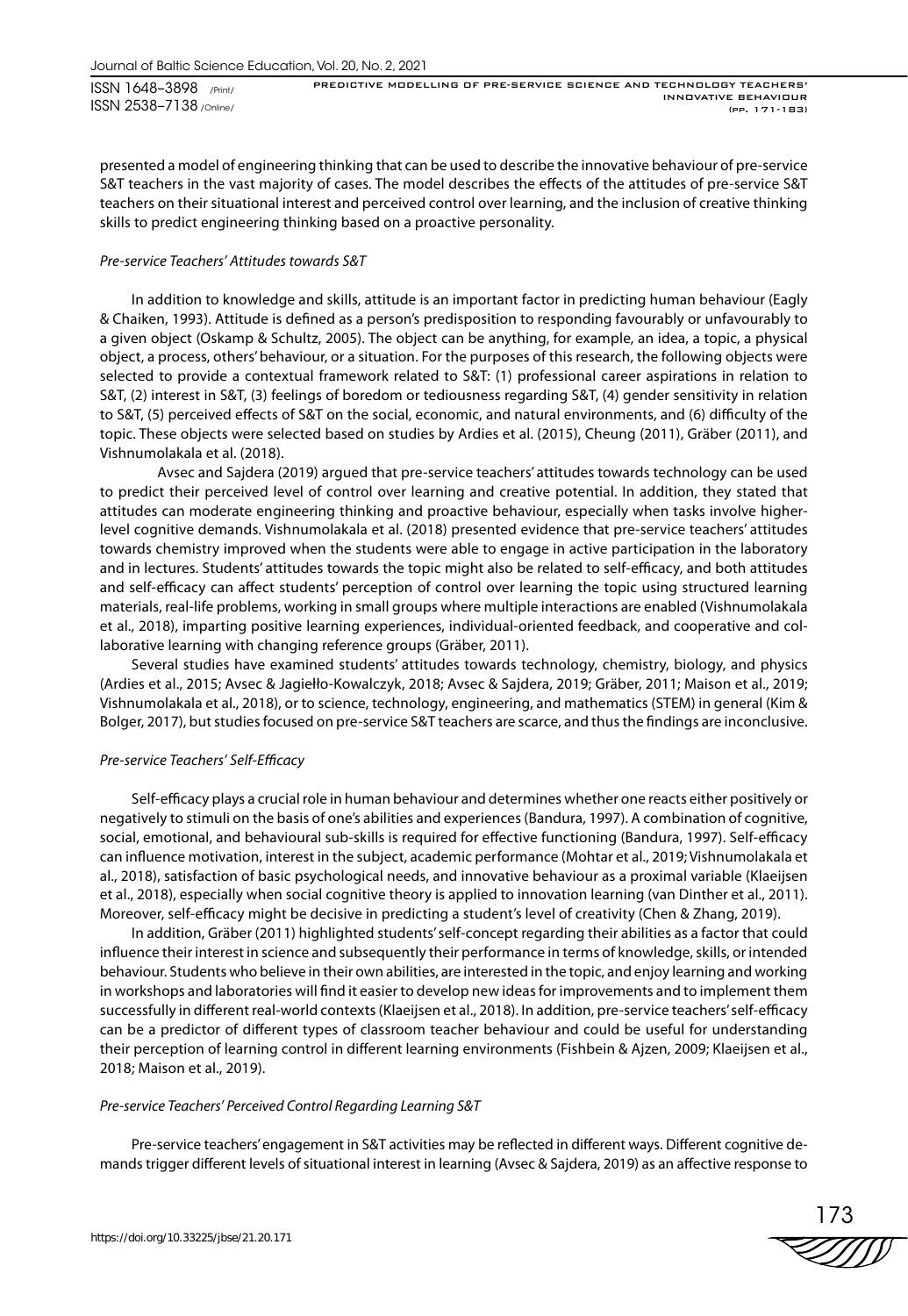the assigned task. Situational interest, together with perceived learning value and course design satisfaction, can influence innovative behaviour, especially in terms of the level of proactivity in relation to learning and working in laboratories, seminars, lectures, and workshops (Avsec & Sajdera, 2019).

The belief of pre-service teachers that their skills increase with effort expended can influence the generation of new ideas and concepts that are contextualized in different learning environments and disciplines (Haase et al., 2018). Creative students may have a higher level of self-efficacy based on previous success in the subject, and this can also influence their innovative performance (Haase et al., 2018). In contrast, those who demand more information or want to acquire more skills and knowledge from their creative work or learning feel less useful and less creative if the learning environment and tasks are not well designed (Amabile et al., 1996; Tierney & Farmer, 2011).

When developing proactive behaviour among pre-service teachers, some constraints on the development of creativity should be taken into account. These are related to the learning outcomes specified in the curriculum, limitations in relation to available materials and equipment, and a lack of systems thinking necessary to integrate knowledge and skills from other disciplines (Haase et al., 2018). In addition, pre-service teachers' self-regulation can influence their perception of the task-related environment (Klaeijsen et al., 2018). Those who are promotion-oriented will tend to broaden their attention and focus less attention on the task at hand, while prevention-oriented individuals will try not to make mistakes at work or while learning (Lee et al., 2019). If a high level of creativity is required in tasks or assignments, higher support from teachers, peers, or supervisors is needed to encourage creativity, otherwise creativity may decrease even as students' proactive behaviour intensifies (Kim et al., 2010).

#### *Research Focus*

The innovative behaviour of teachers in the classroom has been the subject of numerous studies and various models have been proposed on how to measure and develop innovative behaviour (Chen & Zhang, 2017; Keinänen et al., 2018; Klaeijsen et al., 2017; Li et al., 2017; Zhu et al., 2013). The majority of these models are based either on social cognitive theory (Bandura, 1997) or on the theory of planned behaviour (Ajzen, 1991). Despite the large number of models, several common drawbacks have been identified, such as a lack of deep understanding of cognitive aspects and motivational factors (Klaeijsen et al., 2018), the effects of various uncertainties and individual differences on planned behaviour, the inclusion of social aspects (Ajzen, 2011), attitudes towards contemporary S&T, the impact of creativity on proactive behaviour (Avsec & Sajdera, 2019), and the role of flexibility/stability in predicting students' level of achievement. These findings point to the need to recognize pre-service teachers as an important element in the process of transferring knowledge and skills between education and practice to assist in identifying the factors influencing innovative behaviour and further career development.

The aim of this research was twofold: (1) to develop a model of pre-service teachers' innovative behaviour based on a combined theory that includes socio-cognitive and behavioural aspects, and (2) to improve the understanding of the impact of self-efficacy, attitudes towards S&T, motivational constructs, and perceived control over S&T activities on pre-service teachers' innovative behaviour while considering the interrelationships among these constructs. This knowledge is helpful in educational design of stimulating S&T environment in which the determinants, and thus the innovative behaviour of pre-service teachers, can be enhanced.

The research was guided by the following research questions (RQs):

RQ1: What is the relation between pre-service teachers' self-efficacy and attitudes towards S&T, and their perception of learning of S&T?

RQ2: What is the relation between pre-service teachers' perceived control over learning of S&T and their behaviour in terms of innovative performance?

RQ3: Do pre-service teachers' self-efficacy and attitudes towards S&T predict behaviour in terms of innovative performance?

RQ4: Does pre-service teachers' creativity predict their level of proactive behaviour?

174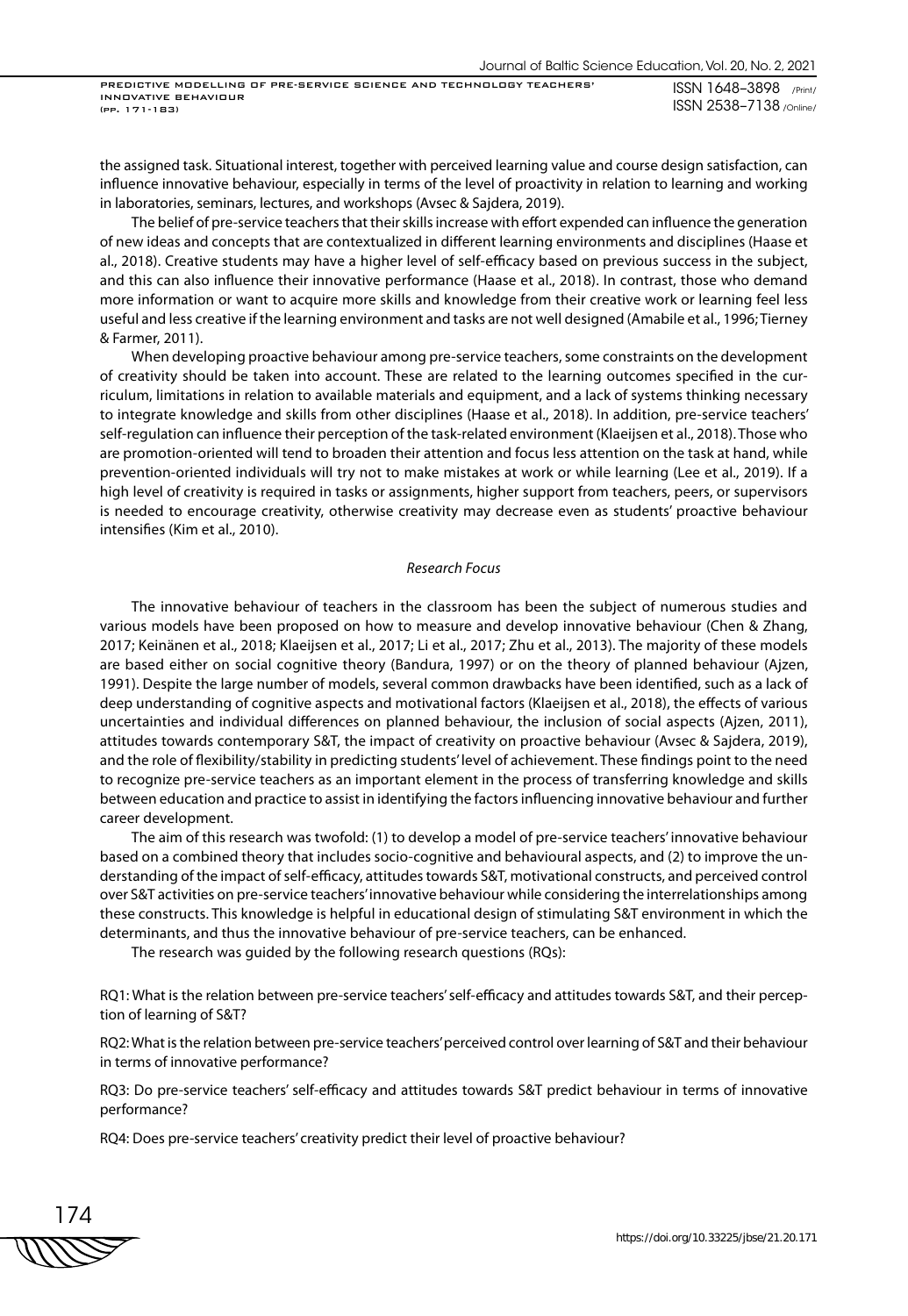ISSN 1648–3898 /Print/ ISSN 2538–7138 /Online/

PREDICTIVE MODELLING OF PRE-SERVICE SCIENCE AND TECHNOLOGY TEACHERS' INNOVATIVE BEHAVIOUR (pp. 171-183)

#### **Research Methodology**

#### *General Background*

The conceptual framework for this study was constructed on social cognitive theory (Bandura, 1997) and the theory of planned behaviour (Ajzen, 1991). Ajzen's (1991) theory can be used to predict intentions and behaviour, while also avoiding uncertainties and demonstrating the effects of individual differences and social support. Social cognitive theory, as proposed by Bandura (1997), defines the interactions between learners' cognition, learners' behaviour, and the learning environment. Based on this theory, it is expected that self-efficacy can affect behaviour and is related to both cognitive factors (beliefs, perceptions) and affective factors (emotions, interest), while cognitive processes in relation to creativity can mediate the influence of self-efficacy on pre-service teachers' behaviour (Bandura, 1997) when they study S&T.

A combined model provides a prediction of innovative behaviour based on self-efficacy, attitudes towards S&T, motivation, creativity, and perceived control over learning of S&T, which relates to situational interest in the learning of S&T, perceived learning value and perceived S&T course satisfaction based on experience gained from lectures, laboratory work, seminars, and other technology-enhanced workshops (see Figure 1).

#### **Figure 1**

*Theoretical Framework and Study Design Showing the Relations among the Research Questions RQ1–RQ4*



#### *Study Sample*

The study sample consisted of 140 pre-service S&T teachers from the University of Ljubljana, Slovenia during the 2019–2020 academic year. The sample included significantly more females (*n*=123, 87.9%) than males (*n*=17, 12.1%), and was fairly evenly distributed across the study disciplines, with 72 pre-service technology teachers (51.4%) and 68 pre-service science teachers (48.6%). The numbers of students in their first, second, third, and fourth year of study were 27, 33, 55, and 25, respectively.

Any participation in this research was completely voluntary, and informed consent form was presented clearly to the students, including safeguards for privacy which were needed to protect the privacy interests of the participated students. When all possible questions from students were answered to their satisfaction, they signed the consent form agreeing to the research. Moreover, students were also informed that their participation in research, or lack thereof, has no impact to their grade. Students were free to withdraw from the research at any stage. Thus, researchers succeeded to collect 140 students out of 182 in total who were enrolled in the undergraduate study programme of S&T teacher education. This sample size was checked against the values produced by GPower 3.1

175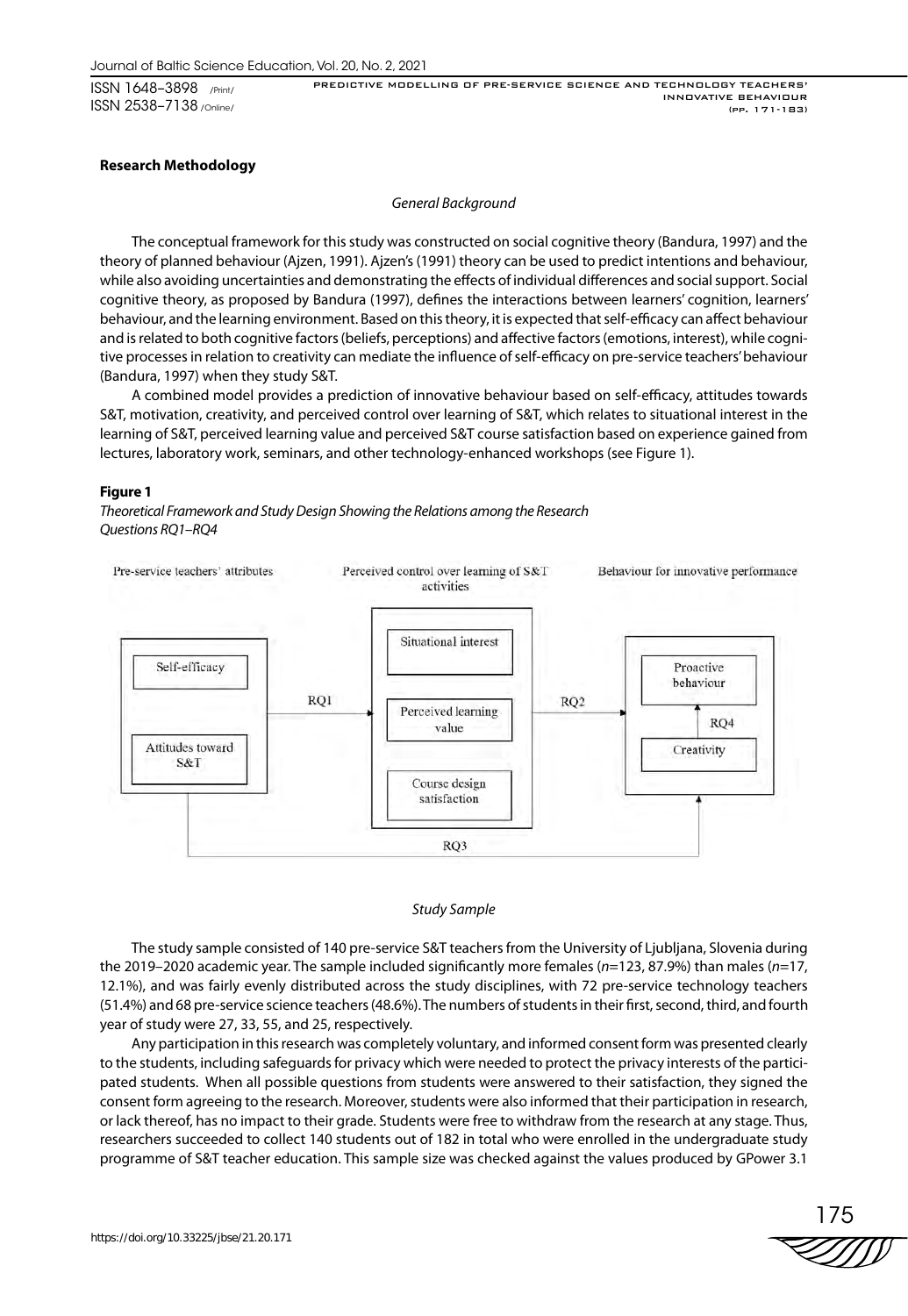analysis program (Faul et al., 2009). A power analysis using GPower with a power (1-β) set at 0.90,  $\alpha$  = .05 indicated that a total sample of 130 participants would be needed to detect moderate effects (*F<sup>2</sup>=*0.15) for the *F-*test using multiple regression with a maximum of seven predictors in one level of the model.

#### *Instruments and Procedures*

Three questionnaires and a test of creative thinking in drawing production (TCT-DP) were used.

The pre-service teachers' self-efficacy was self-assessed using a 5-point Likert scale (1 = strongly disagree to 5 = strongly agree). A questionnaire titled *Self-efficacy and me* was constructed based on Gaumer Erickson et al.'s (2016) questionnaire and included sections on *Feeling efficient* (eight items), *Making an effort* (five items), and *Showing stability/being flexible* (three items). Showing stability and being flexible are important characteristics of pre-service teachers that can affect innovative behaviour, both directly and indirectly (Ionescu, 2017) in the context of Bandura's theoretical concepts framed in social cognitive theory (Bandura, 1997).

Attitudes towards S&T were assessed using a 5-point Likert scale (1 = strongly disagree to 5 = strongly agree) using a questionnaire titled *S&T and me* that included six sub-scales as constructs: (1) S&T career aspirations (four items), (2) interest in S&T (six items), (3) tediousness of S&T (four items), (4) suitability of S&T for both genders (five items), (5) consequences of technology (four items), and (6) difficulty of S&T (four items). The 27-item questionnaire was based on Ardies et al.'s (2015) questionnaire for measuring attitudes towards technology with a focus on science activities.

Perceived control over learning of S&T activities and level of proactive behaviour were assessed using a 5-point Likert scale (1 = strongly disagree to 5 = strongly agree) using a questionnaire called *Action and me.* The questionnaire consisted of five constructs: (1) proactive behaviour (five items), (2) triggered interest (four items), (3) maintained interest (five items), (4) perceived learning value (four items), and (5) satisfaction with course design (seven items). The questionnaire was based on Avsec and Sajdera's (2019) questionnaire for assessing the level of perceived control over learning of technological and engineering activities.

The pre-service teachers' creative potential was measured using the TCT-DP test (Urban, 2005). This test is detailed in Urban (2005), while the implications in relation to educational studies presented in Avsec and Sajdera (2019). The students' level of achievement in terms of drawing production were assessed based on the 14 criteria reported in Urban (2005), and the maximum possible score on the test was 72. Three raters with different levels of experience in relation to assessing TCT-DP test results assessed the students' drawings. The intraclass correlation coefficient reflects the degree of correlation among measurements and was calculated as .971 (99% confidence interval .962 to .983).

The chosen instruments were assessed for evidence of reliability in terms of the criteria used in social science research (Pituch & Stevens, 2016). Table 1 shows the reliability of the instrument sub-scales based on Cronbach's α.

#### **Table 1**

*Reliability of Instrument Sub-scales*

| Instrument                          | Cronbach $\alpha$ |  |
|-------------------------------------|-------------------|--|
| Self-efficacy and me questionnaire  |                   |  |
| Feeling efficient                   | .76               |  |
| Making an effort                    | .74               |  |
| Showing stability/being flexible    | .78               |  |
|                                     |                   |  |
| S&T and me questionnaire            |                   |  |
| S&T career aspirations              | .89               |  |
| Interest in S&T                     | .73               |  |
| Tediousness of S&T                  | .82               |  |
| Suitability of S&T for both genders | .78               |  |
| Consequences of S&T                 | .86               |  |
| Difficulty of S&T                   | .71               |  |

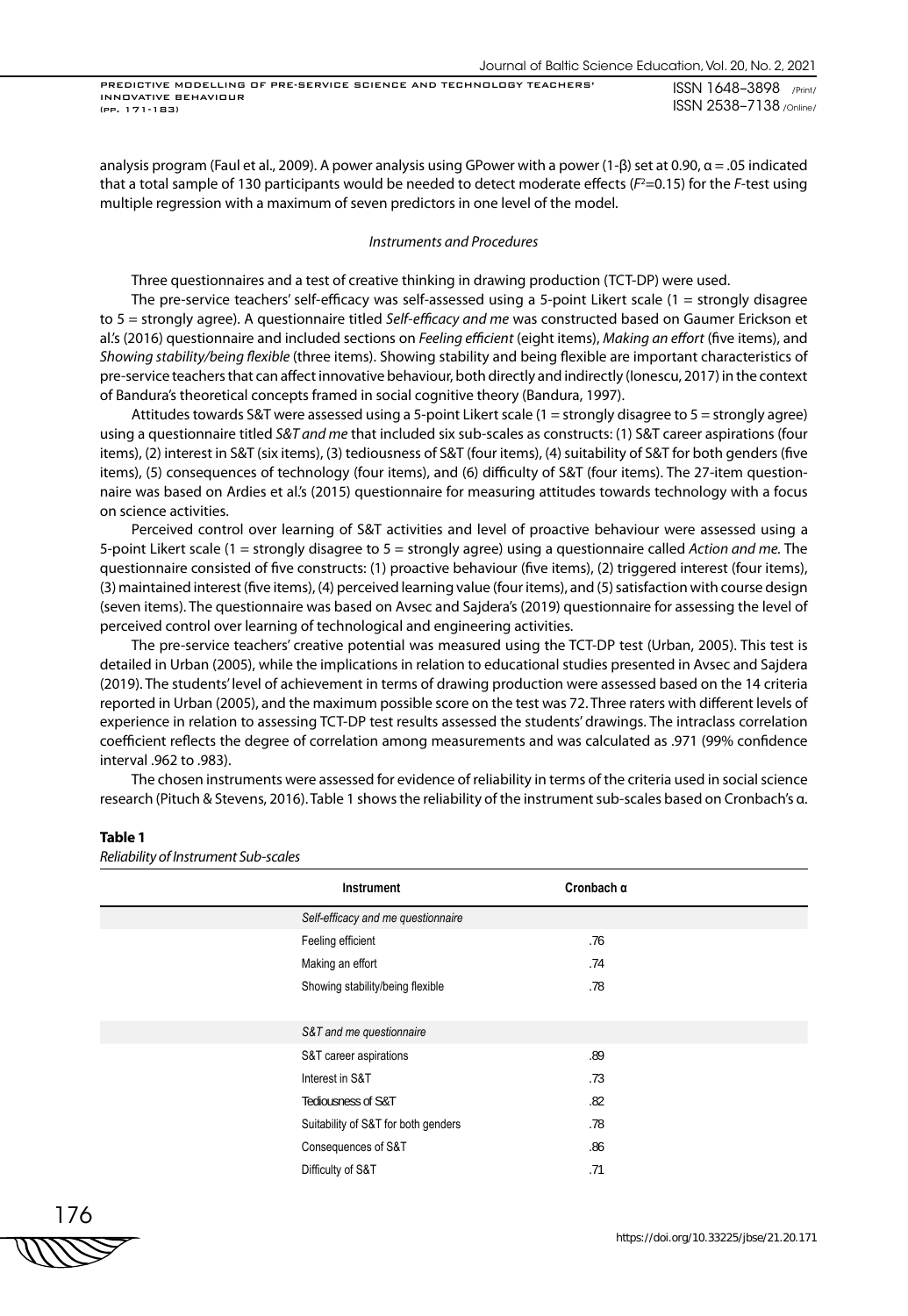| Instrument                      | Cronbach $\alpha$ |
|---------------------------------|-------------------|
|                                 |                   |
| Action and me questionnaire     |                   |
| Proactive behaviour             | .88               |
| Triggered interest              | .87               |
| Maintained interest             | .88               |
| Perceived learning value        | .87               |
| Satisfaction with course design | .90               |
|                                 |                   |
| TCT-DP creativity test          | .84               |

All the instruments used in the present study proved to be moderately to highly reliable, with Cronbach's α >.70 (Pituch & Stevens, 2016).

The research was carried out in a real-life classroom in the presence of the researchers. Each student was asked to complete three questionnaires and a TCT-DP test using the paper and pencil method, beginning with *Self-efficacy and me*, followed by *S&T and me*, *Action and me*, and the TCT-DP test. The questionnaires and TCT-DP test took 45 minutes to complete.

#### *Data Analysis*

Data analysis was carried out using SPSS v.25 to obtain the mean scores, standard deviations, and maximum and minimum scores of the dependent variables. Data distribution was checked using measures of skewness and kurtosis. Multiple regression analyses were used to explore how independent variables predict pre-service teachers' innovative behaviour.

## **Research Results**

Before evaluation of the model against the testing data, a descriptive analysis was performed. Table 2 shows the means, standard deviations, maximum and minimum values, and measures of data normality.

#### **Table 2**

*Descriptive Statistics for Sub-scales Measuring Pre-service Teachers' Self-efficacy, Perceived Control over Learning, and Innovative Behaviour (n=140)*

| Instrument sub-scales            | Min. | Max. | М    | SD   | <b>Skewness</b> | Kurtosis |
|----------------------------------|------|------|------|------|-----------------|----------|
| Self-efficacy and me             |      |      |      |      |                 |          |
| Feeling efficient                | 2.00 | 5.00 | 3.96 | 0.55 | $-0.77$         | 1.14     |
| Making an effort                 | 2.60 | 5.00 | 4.43 | 0.53 | $-1.07$         | 0.88     |
| Showing stability/being flexible | 1.00 | 5.00 | 4.01 | 0.72 | $-0.89$         | 1.44     |
| Attitudes towards S&T            |      |      |      |      |                 |          |
| S&T career aspirations           | 1.25 | 5.00 | 3.69 | 0.94 | $-0.36$         | $-0.48$  |
| Interest in S&T                  | 1.83 | 5.00 | 3.93 | 0.63 | $-0.62$         | 0.10     |
| Tediousness of S&T               | 1.00 | 3.50 | 1.53 | 0.65 | 1.12            | 0.49     |

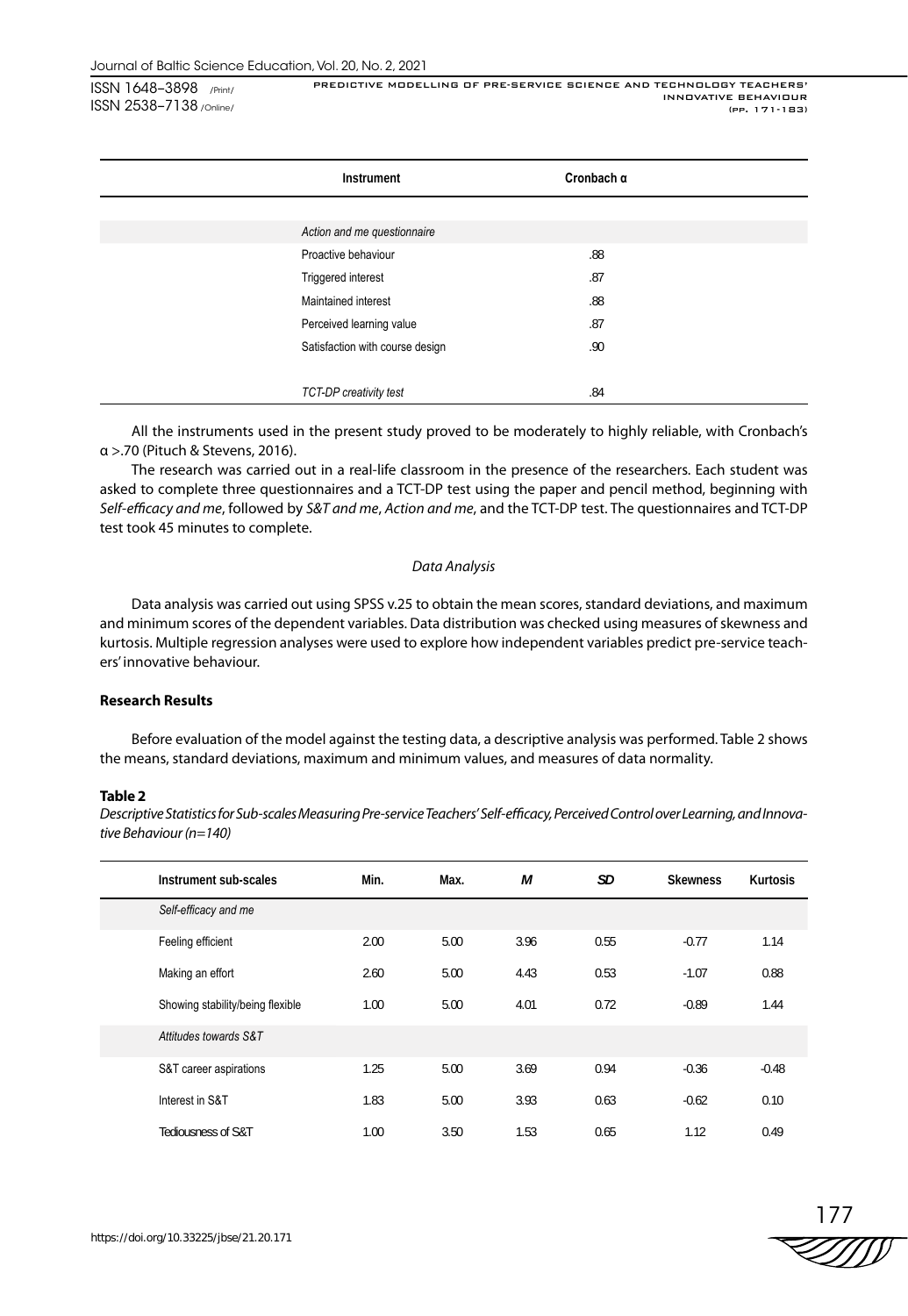PREDICTIVE MODELLING OF PRE-SERVICE SCIENCE AND TECHNOLOGY TEACHERS' INNOVATIVE BEHAVIOUR (pp. 171-183)

ISSN 1648–3898 /Print/ ISSN 2538–7138 /Online/

| Instrument sub-scales               | Min. | Max.  | М     | SD    | <b>Skewness</b> | <b>Kurtosis</b> |
|-------------------------------------|------|-------|-------|-------|-----------------|-----------------|
| Suitability of S&T for both genders | 1.00 | 4.60  | 2.40  | 0.87  | 0.12            | $-0.75$         |
| Consequences of S&T                 | 2.50 | 5.00  | 4.33  | 0.59  | $-0.70$         | $-0.08$         |
| Difficulty of S&T                   | 1.25 | 5.00  | 3.09  | 0.72  | $-0.11$         | $-0.11$         |
| Action and me                       |      |       |       |       |                 |                 |
| Proactive behaviour                 | 1.80 | 5.00  | 3.78  | 0.70  | $-0.75$         | 0.16            |
| Triggered interest                  | 2.75 | 5.00  | 4.43  | 0.61  | $-0.83$         | $-0.23$         |
| Maintained interest                 | 2.60 | 5.00  | 4.32  | 0.64  | $-0.77$         | $-0.24$         |
| Perceived learning value            | 1.50 | 5.00  | 4.17  | 0.68  | $-0.92$         | 1.35            |
| Satisfaction with course design     | 1.29 | 5.00  | 4.13  | 0.79  | $-1.00$         | 0.87            |
| Creativity                          | 7.00 | 61.00 | 37.20 | 10.19 | $-0.55$         | 0.84            |

The measure of asymmetry (skewness) and the measure of distribution outliers (kurtosis) were in the range from –1.5 to +1.5, and thus are considered acceptable (Tabachnik & Fidell, 2013), indicating a normal distribution.

Pre-service S&T teachers reported above-average self-efficacy, and slightly above-average attitudes towards S&T. They felt that S&T was not boring and perceived that S&T was appropriate for both genders. Despite the perceived difficulty of S&T, they were aware of the impact of S&T on the social, economic, and natural environments.

Pre-service S&T teachers' perceived control over learning of S&T subject matter was above average, and their situational interest in S&T activities was high. It is presumed that situational interest can be controlled by teachers using several learning tasks and environments to enhance students' motivation. It seems that pre-service teachers undertake tasks with high-level cognitive demands, and thus it is expected that their learning behaviour and level of achievement will be higher.

Pre-service S&T teachers did not receive any creativity training during their study and were only given lessons to develop their subject matter knowledge, general pedagogical knowledge, knowledge of context and pedagogical content knowledge. Their creativity potential ranged from 9 to 61 points out of a maximum possible score of 72, with an average score of 37.2 (*SD*=10.19).

The present study sought to answer RQ1–4. Thus, a complex theoretical model was created, in which a linear relationship between the variables studied at each level of the model was proposed. The regression model predicts relationships with a standardized β ranging from –1 to +1, where an increase in one variable is expected to be associated with an increase (plus sign) or decrease (minus sign) in another variable (Paechter et al., 2010). The standardized regression coefficient β values present a good estimation of predictor-criterion relationship. Figure 2 shows a path model developed using the multiple regression analyses with significant β values (*p* < .05).

It was established that pre-service S&T teachers' self-efficacy is a significant predictor of their perceptions of and experiences with S&T activities, and of innovative behaviour, whereby a belief that one's ability can increase with effort significantly predicts triggered interest ( $\beta = .29$ ), perceived learning value ( $\beta = .42$ ), proactive behaviour  $(β = .29)$ , and creative performance  $(β = .32)$  (Tabachnik & Fidell, 2013). Their belief in their ability to meet specific learning achievements significantly predicted their proactive behaviour (β = .20). A combination of previous knowledge or approaches and new approaches to S&T activities when called on helps students to maintain their level of activity (β = .21) and leads to improved learning outcomes at higher cognitive levels.

Pre-service S&T teachers' attitude towards S&T is a significant factor in predicting triggered interest (β = .22), maintained interest ( $\beta$  = .30), and satisfaction with work and learning ( $\beta$  = .20). Moreover, students' perceptions of S&T as being tedious might reduce their proactive behaviour (β = -.24), triggered interest (β = -.29), maintained interest ( $\beta = -.23$ ), and satisfaction with course design ( $\beta = -.20$ ).

$$
\begin{array}{c}\n 178 \\
\hline\n \text{WWW} \n \end{array}
$$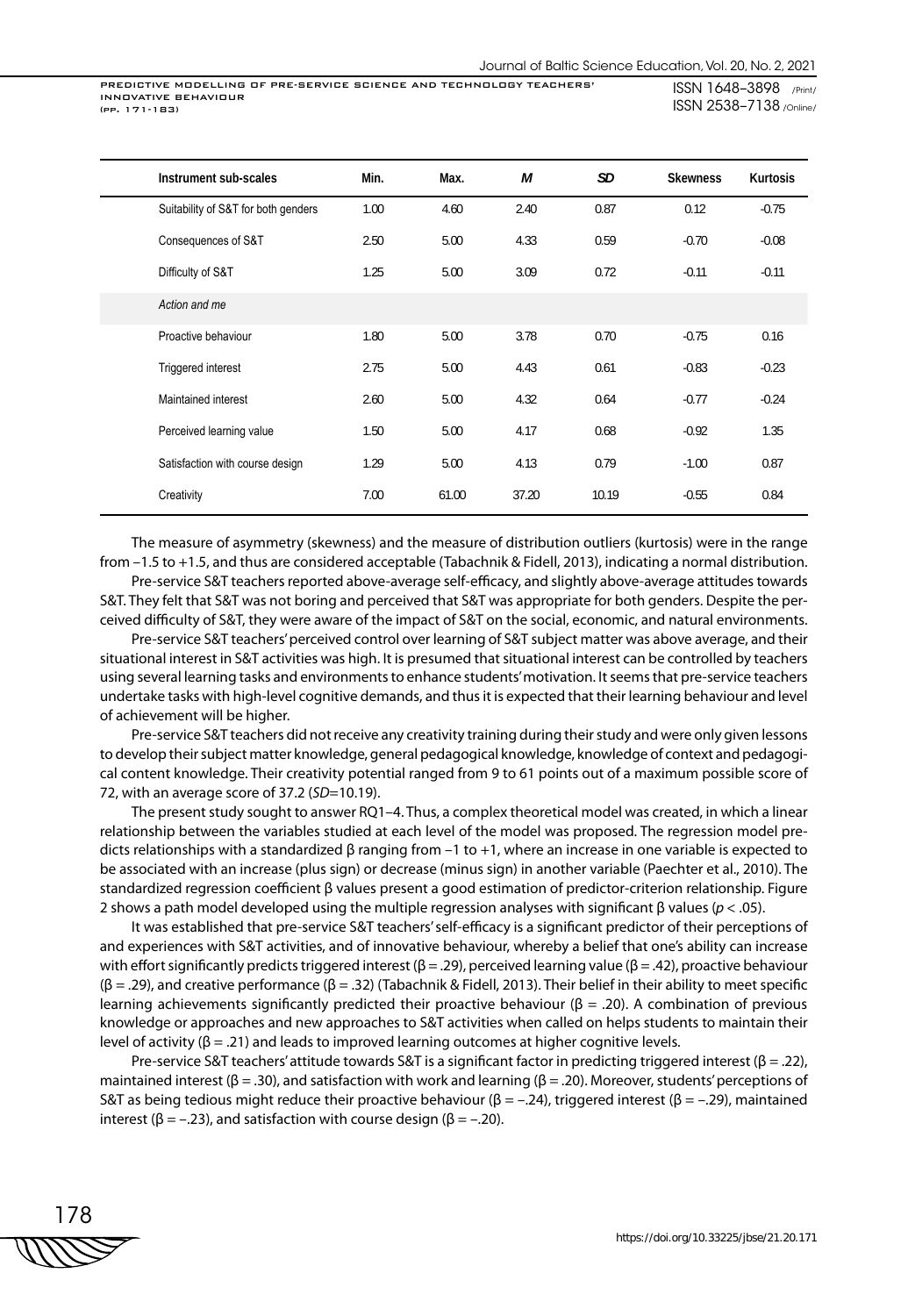### **Figure 2**





Pre-service S&T teachers' proactive behaviour was found to be an important factor driving their innovative behaviour. Proactive behaviour is largely affected by triggered interest ( $\beta = .26$ ), perception of learning value ( $\beta =$ .20), satisfaction with course design (β = .18), and self-efficacy, while boredom with S&T might reduce this behaviour ( $\beta$  = -.24). Proactive behaviour is highly correlated with the level of creativity ( $\beta$  = .49).

#### **Discussion**

The professional development of teachers begins during their studies in their chosen discipline. Together with their innovative behaviour, this represents an important means of meeting the challenges of the fourth industrial revolution by preparing pre-service teachers to develop their potentials to create competitive knowledge and skills.

This research aimed to create an insightful model with various constructs that can influence the innovative behaviour of teachers in the lead-up to service. It has been established that pre-service teachers' self-efficacy is an important predictor of their perceived control over learning of S&T and motivation what confirms findings of several researchers (Fishbein & Ajzen, 2010; Klaeijsen et al., 2018; Maison et al., 2019; Mohtar et al., 2019; Vishnumolakala et al., 2018). Moreover, we found that pre-service teachers who believe that their ability increases with effort are task-oriented and more likely to be engaged with higher cognitive demand tasks, but they need support from their peers or instructors to complete their tasks without mistakes. This might increase their perception of learning value and course satisfaction, as argued by Lee et al. (2019). As argued by Chen & Zhang (2019), teachers' self-efficacy might predict their level of creativity, and the present research revealed that a subscale of *Making and effort* directly predicts this level of creativity while proactive personality mediates creativity when pre-service teachers feel themselves very efficient.

Pre-service teachers' attitudes towards S&T can predict their situational interest, both positively (interest in S&T) and negatively (tediousness of S&T). Those who were aware of the consequences of S&T were more aware of their own learning, while those with higher demands who wanted a career in S&T were not satisfied with the

179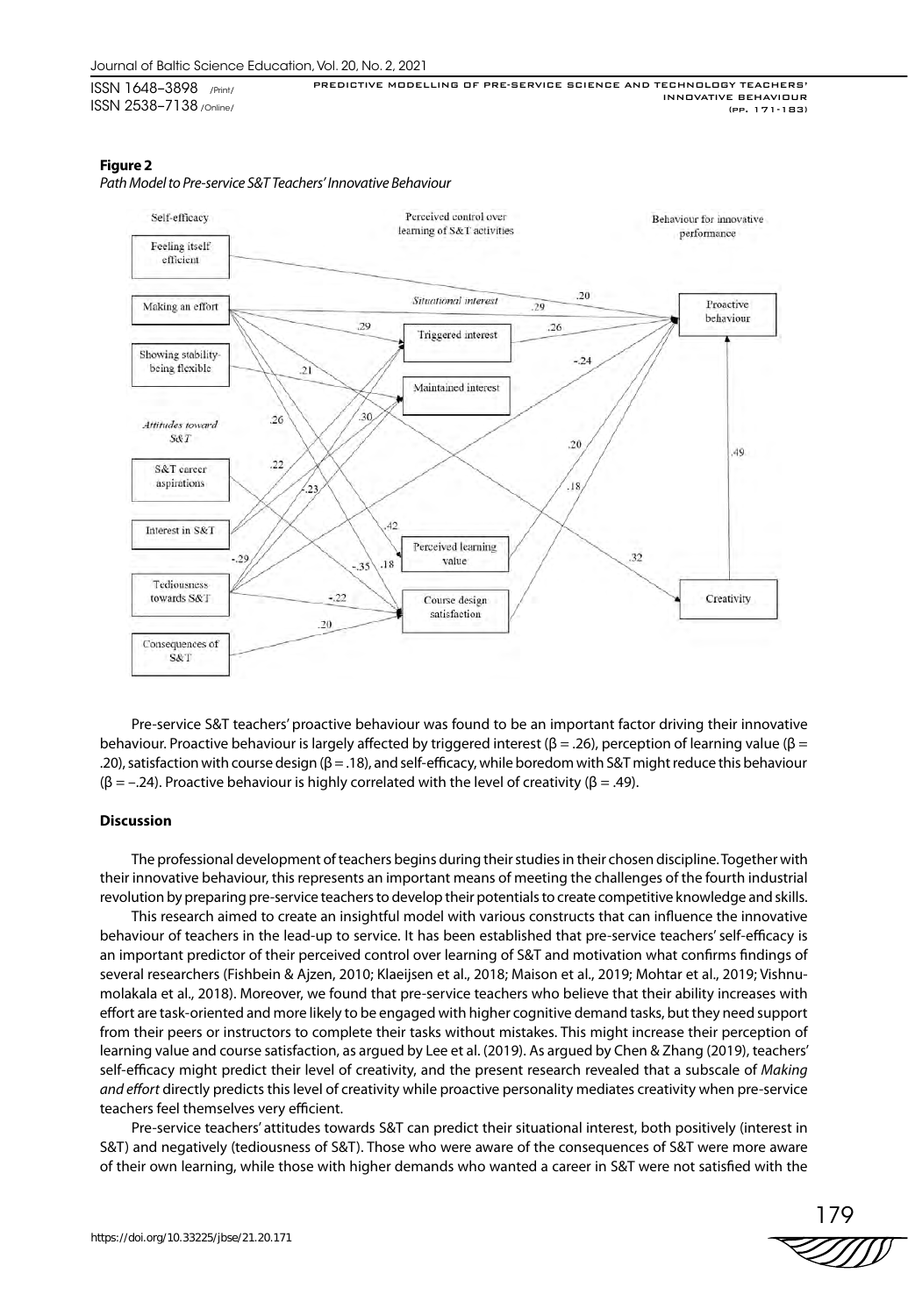PREDICTIVE MODELLING OF PRE-SERVICE SCIENCE AND TECHNOLOGY TEACHERS' INNOVATIVE BEHAVIOUR (pp. 171-183)

ISSN 1648–3898 /Print/ ISSN 2538–7138 /Online/

existing design of S&T activities. Thus, the present research confirms findings of several studies where examined students' attitudes towards single discipline e.g., technology, chemistry, biology, and physics (Ardies et al., 2015; Avsec & Jagiełło-Kowalczyk, 2018; Avsec & Sajdera, 2019; Gräber, 2011; Maison et al., 2019; Vishnumolakala et al., 2018). In the contrast with previous studies, the present research did not reveal any relation of students' attitudes towards S&T to their level of creativity. It seems that pre-service teachers felt useless because their creative work was not sufficiently encouraged, as already argued by Amabile et al. (1996) and Tierney and Farmer (2011) and/ or pre-service teachers did not regulate their behaviour as a function of interests in learning of S&T, based on autonomy control of intrinsic and extrinsic motivation, as argued by Lee et al. (2019).

Perceived control over learning of S&T activities was found to be an important predictor of proactive behaviour, as already argued by Avsec and Sajdera (2019). It seems that student-centred activities in S&T subjects may enhance their perceived control of learning, resulting in improved proactive behaviour leading to innovative performance. It was also found that situational interest affects behavioural intentions, which leads to positive emotions and influences conceptual change where learning and acting can develop simultaneously, confirming the findings of Avsec and Sajdera (2019) and Gräber (2011). Contextual motivation could also be a strong predictor for perceived learning achievements and course satisfaction, and mediates innovative behaviour (Klaeijsen et al., 2018). Innovative behaviour, as a desired outcome of an S&T course, can be viewed at the situational level as the consequence of pre-service teachers successfully performing their allocated tasks in lectures, workshops and laboratories. Moreover, the present research revealed that pre-service teachers' self-reported learning value and satisfaction with S&T courses do not significantly predict a level of creativity. It points to the creativity of non-sensitive tasks or assignments where prevention-oriented students were favourite. This research provides also an evidence that perceived control over learning of S&T activities has not predicting value in the level of creativity, what points to the lack of students' self-regulation, argued by Klaeijsen et al. (2018) and Kim et. al. (2010).

The findings of previous theoretical studies (Ionescu, 2017; Klaeijsen et al., 2018) indicated that pre-service teachers' maintained interest in S&T could also predict innovative behaviour, especially if it was influenced by the individual's ability to remain flexible while displaying stability. The present research revealed no predictive value of maintained interest in both innovative behaviour and in the level of creativity. One possible reason is pre-service teachers' perceptions of their future work, especially first- and second-year students who have no experience of teaching. The other reason could be that a level of pre-service teachers' self-regulation is low (Klaeijsen et al., 2018), and they were not able to develop autonomous forms of extrinsic motivation in S&T activities (Avsec & Sajdera, 2019).

 The present research revealed that the proactive behaviour is negatively influenced by increasing boredom with S&T, while pre-service teachers' belief in their ability to achieve their goals and belief that their ability can grow with the effort were positive predictors of proactive behaviour, already argued by Avsec and Sajdera (2019), and van Dinther et al. (2011). As S&T activities are based on learning outcomes defined by the curriculum, students are more prevention-oriented, tending to apply creativity to less cognitively demanding tasks rather than risking making mistakes in their laboratory work or learning. In this case, proactive behaviour can be developed without extensive support from colleagues or teachers, confirming the findings of Kim et al. (2010).

Creativity was found to be an important predictor of pre-service S&T teachers' proactive behaviour, especially among promotion-oriented students, already argued by Avsec and Sajdera (2019). These students display flexibility in relation to data collection, absorb information and seek out new experiences. It seems that intrinsically motivated students perceived their learning and work as an opportunity for their cognitive abilities to grow with effort and where their creative potential could be improved with less monitoring or intervention by the instructor or teacher, confirming the findings of Lee et al. (2019). The use of self-efficacy and creativity could be useful in the search for feedback as an act of proactivity, in which the people seeking feedback can ask their peers, supervisors, and teachers, and in this way deal with the higher cognitive demands of the assigned task to improve their innovative behaviour. This finding supports the findings of Chen and Zhang (2019). It seems that the social skills that are essential for teamwork, networking, and interactions are an important predictor of innovative ability, as well as a means of coping with complex real-world contexts and working environments. Moreover, creativity was found also as a moderator variable to strength influence of a self-efficacy on proactive behaviour. On the other hand, creativity was not affected by situational interest. It points to S&T tasks or assignments with rather convergent outcomes, where possibilities for interest development from situational to individual were rather seldom.

180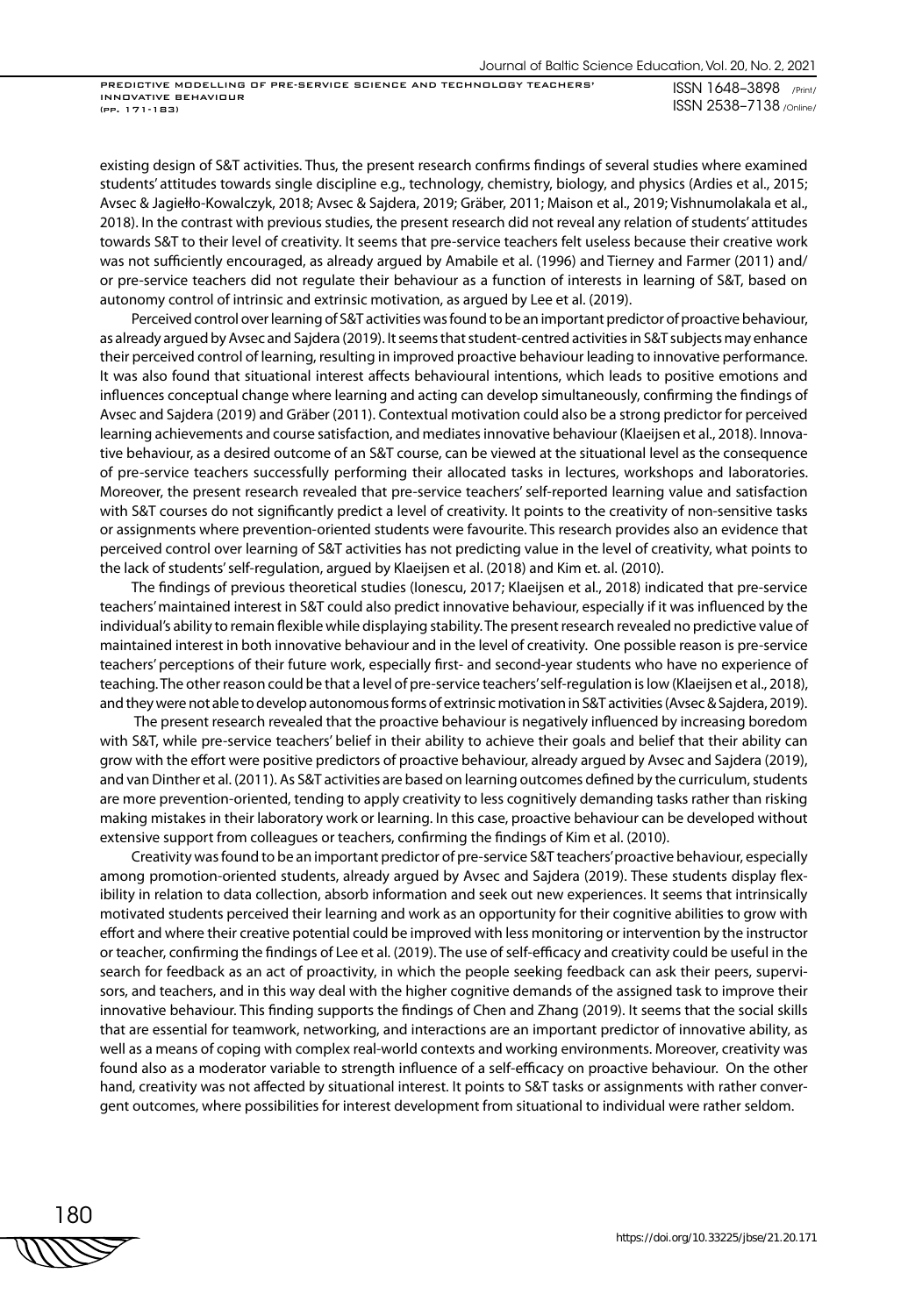ISSN 1648–3898 /Print/ ISSN 2538–7138 /Online/

#### **Conclusions and Implications**

A teacher's ability to innovate appears to be an important factor in improving the quality of teaching in the  $21<sup>st</sup>$  century and a key characteristic of a high-quality education system that is able to implement contemporary technology-based educational designs. The process of innovation in teaching commences in pre-service training, where future teachers can encounter innovative pedagogies and progressively integrate them into their cognitive, affective, and conative structures while developing a proactive personality for innovative behaviour in work or learning.

The model developed in this research presents an evidence that innovative behaviour goes beyond the creativity, and an application of combined learning and behavioural theories was estimated as successful.

The social-cognitive theory and theory of planned behaviour were predictive of some direct effects: higher self-efficacy and higher attitudes towards S&T were associated significantly with greater perceived control over learning of S&T activities, and with higher level of creativity and proactivity. Moreover, greater attitudes towards S&T and higher perceived control over learning of S&T activities were not directly associated with creativity. For indirect effects, higher self-efficacy moderated with creativity and triggered situational interest influenced stronger proactive behaviour. Moreover, greater attitudes toward S&T career, greater affinity towards S&T, and greater awareness of consequences of S&T operating through perceived course design satisfaction influenced stronger proactive behaviour.

It has been also found that current design of S&T educational activities does not facilitate development of individual interest. S&T tasks and assignments seem to be too general, at low taxonomic levels and less interactive, less challenging, an absence of scaffolding strategies was detected. Providing scaffolding strategies might be helpful for deeper understanding and explanation for tasks which help students preserve learning and skills acquiring. For advancement of S&T, it is critical that students, teachers and researchers understand the potential effects of the cognitive and affective factors connected to behaviour for innovative performance. S&T teacher education programs must stress developing pre-service teachers' innovative behaviour and not just emphasize developing disciplinary knowledge and skills. It has been also established that self-regulation ability of pre-service teachers was low and consequently an ability for knowledge and skills transfer that help students increase understanding of the content, support long-term constructive and creative endeavours.

Pre-service S&T teachers' innovative behaviour can be nurtured during their training using various motivational constructs including satisfaction of their needs, articulation of their occupational self-efficacy, self-initiated development, acquisition of interdisciplinary knowledge and skills, creative real-life problem solving, development of flexibility and stability, systems thinking, goal orientation, support through collaborative learning and interactive feedback, transfer of positive experiences, networking, teamwork, scaffolded learning, and the development of making skills.

Teachers who have developed innovative behaviour will find it easier to implement any educational design in their work. Moreover, teachers with a heightened capacity for innovation are expected to be able to design and redefine their teaching/learning environments and/or transdisciplinary teaching, enabling students to achieve a wide range of learning outcomes in S&T at higher cognitive levels, thereby obtaining a high-quality education. Additionally, these teachers' innovative behaviour and learning environments will facilitate students' development of innovative behaviour at a young age, which will enhance productivity growth and value creation in the future.

In S&T teacher education program at the University of Ljubljana, a large majority of the sample presents female students. Thus, gender differences were not explored in this study and hiring more male pre-service teachers could improve students' interest in S&T, and greater emphasis should be placed on developing technology-based concepts, engineering design, and practices. Owing more diversity in students, greater transfer of team learning and greater perceived control over learning of S&T activities can be established.

The development of innovative competencies requires special treatment, including measuring the impact of innovative behaviour. The instruments used in this study are complex, and a larger sample size is required to achieve greater accuracy. Further research studies should explore the critical knowledge, skills and attitudes needed to directly or indirectly influence positive proactivity and creativity within the social-cognitive theory supported with an activity theory of technology supported learning.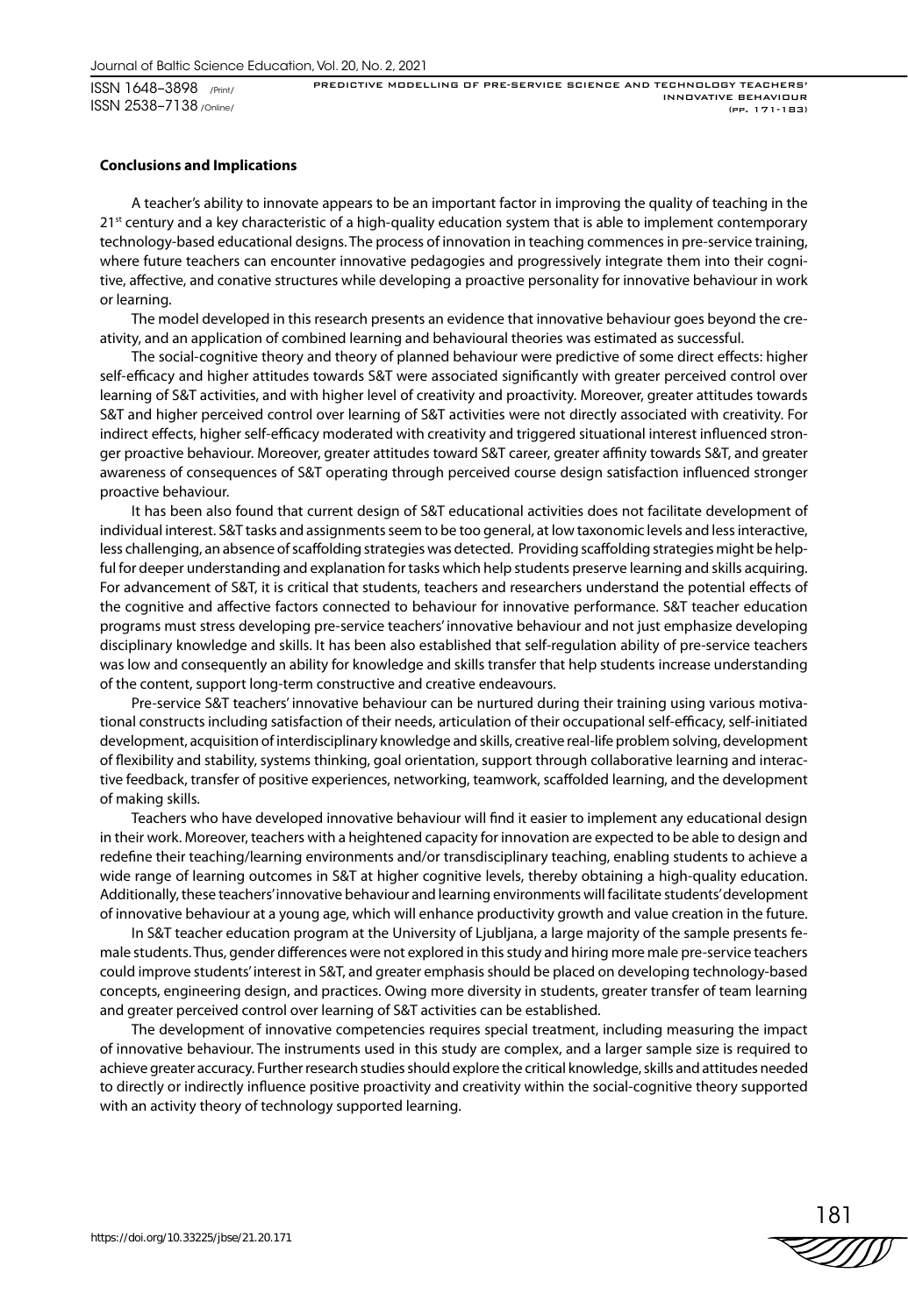PREDICTIVE MODELLING OF PRE-SERVICE SCIENCE AND TECHNOLOGY TEACHERS' INNOVATIVE BEHAVIOUR (pp. 171-183)

#### **Acknowledgment**

The authors thank students of science and technology education at the University of Ljubljana, Faculty of Education for their significant contribution to this research.

#### **References**

- Ajzen, I. (1991). The theory of planned behavior. *Organizational Behavior and Human Decision Processes*, *50*(2), 179-211. https://doi.org/10.1016/0749-5978(91)90020-T
- Ajzen, I. (2011). The theory of planned behaviour: Reactions and reflections. *Psychology & Health*, *26*(9), 1113-1127. https://doi.org/10.1080/08870446.2011.613995
- Amabile, T. M., Conti, R., Coon, H., Lazenby, J., & Herron, M. (1996). Assessing the work environment for creativity. *Academy of Management Journal*, *39*(5), 1154-1184. https://doi.org/10.2307/256995
- Ardies, J. De, Maeyer, S., Gijbels, D., & van Keulen, H. (2015). Students attitudes towards technology. *International Journal of Technology and Design Education, 25*(1), 43-65. https://doi.org/10.1007/s10798-014-9268-x
- Avsec, S., & Jagiełło-Kowalczyk, M. (2018). Pre-service teachers' attitudes towards technology, engagement in active learning, and creativity as predictors of ability to innovate. *International Journal of Engineering Education*, *34*(3), 1049-1059.
- Avsec, S., & Sajdera, J. (2019). Factors influencing pre-service preschool teachers' engineering thinking: Model development and test. *International Journal of Technology and Design Education, 29*, 1105–1132. https://doi.org/10.1007/s10798-018-9486-8 Bandura, A. (1997). *Self-efficacy: The exercise of control*. W. H. Freeman and Company.
- Cencelj, Z., Kordigel Aberšek, M., Aberšek, B., & Flogie, A. (2019). Role and meaning of functional science, technological and engineering literacy in problem-based learning. *Journal of Baltic Science Education, 18*(1), 132-146. https://dx.doi.org/10.33225/jbse/19.18.132
- Chen, Y., & Zhang, L. (2019). Be creative as proactive? The impact of creative self-efficacy on employee creativity: A proactive perspective. *Current Psychology 38*, 589-598. https://doi.org/10.1007/s12144-017-9721-6

Eagly, A. H., & Chaiken, S. (1993). *The psychology of attitudes*. Harcourt Brace Jovanovich College Publishers.

- Faul, F., Erdfelder, E., Buchner, A., & Lang, A. -G. (2009). Statistical power analyses using G\*Power 3.1: Tests for correlation and regression analyses. Behavior Research Methods, *41*, 1149-1160. https://doi.org/10.3758/BRM.41.4.1149
- Fishbein, M., & Ajzen, I. (2009). *Predicting and changing behavior: The reasoned action approach*. Psychology Press. https://doi.org/10.4324/9780203838020
- Gaumer Erickson, A.S., Soukup, J.H., Noonan, P.M., & McGurn, L. (2016). *Self-efficacy questionnaire*. University of Kansas, Center for Research on Learning. http://researchcollaboration.org/uploads/Self-EfficacyQuestionnaire.pdf
- Gräber, W. (2011). German high school students' interest in chemistry A comparison between 1990 and 2008. *Revista Educacion Quimica en Linea*, *22*(2), 134-140. https://doi.org/10.1016/s0187-893x(18)30125-3
- Haase, J., Hoff, E.V., Hanel, P.H.P., & Innes-Ker, Å. (2018). A meta-analysis of the relation between creative self-efficacy and different creativity measurements. *Creativity Research Journal*, *30*(1), 1-16. https://doi.org/10.1080/10400419.2018.1411436
- Hero, L., Lindfors, E., & Taatila, V. (2017). Individual innovation competence: A systematic review and future research agenda. *International Journal of Higher Education*, *6*(5), 103-121. https://doi.org/10.5430/ijhe.v6n5p103
- Ionescu, T. (2017). The variability-stability-flexibility pattern: A possible key to understanding the flexibility of the human mind. *Review of General Psychology*, *21*(2), 123-131. https://doi.org/10.1037/gpr0000110
- Janssen, O. (2000). Job demands, perceptions of effort-reward fairness and innovative work behaviour. *Journal of Occupational and Organizational Psychology*, *73*(3), 287-302. https://doi.org/10.1348/096317900167038
- Keinänen, M., Ursin, J., & Nissinen, K. (2018). How to measure students' innovation competences in higher education: Evaluation of an assessment tool in authentic learning environments. *Studies in Educational Evaluation,58,*30-36. https://doi.org/10.1016/j.stueduc.2018.05.007
- Kim, D., & Bolger, M. (2017). Analysis of Korean elementary pre-service teachers' changing attitudes about integrated STEAM pedagogy through developing lesson plans. *International Journal of Science and Mathematics Education*, *15*(4), 587-605. https://doi.org/10.1007/s10763-015-9709-3
- Kim, T.-Y., Hon, A. H. Y., & Lee, D.-R. (2010). Proactive personality and employee creativity: The effects of job creativity requirement and supervisor support for creativity. *Creativity Research Journal*, *22*(1), 37-45. https://doi.org/10.1080/10400410903579536
- Klaeijsen, A., Vermeulen, M., & Martens, R. (2018). Teachers' innovative behaviour: The Importance of basic psychological need satisfaction, intrinsic motivation, and occupational self-efficacy. *Scandinavian Journal of Educational Research*, *62*(5) 769- 782. http://dx.doi.org/10.1080/00313831.2017.1306803
- Konings, K. D., Brand-Gruwel, S. & Van Merrienboer, J. J. G. (2007). Teachers' perspective on innovations: Implications for educational design. *Teaching and Teacher Education*, *23*, 985-997. https://doi.org/10.1016/j.tate.2006.06.004
- Konst (e. Penttilä), T., & Kairisto-Mertanen, L. (2020), Developing innovation pedagogy approach. *On the Horizon*, *28*(1), 45-54. https://doi.org/10.1108/OTH-08-2019-0060
- Lee, J., Yun, S., Lee, S., & Lee, J. (2019). The curvilinear relationship between self-efficacy and creativity: The moderating role of supervisor close monitoring. *Journal of Business and Psychology*, *34*(3), 377-388. https://doi.org/10.1007/s10869-018-9546-9
- Li, M., Liu, Y., Liu, L., & Wang, Z. (2017). Proactive personality and innovative work behavior: The mediating effects of affective states and creative self-efficacy in teachers. *Current Psychology: A Journal for Diverse Perspectives on Diverse Psychological Issues*, *36*(4), 697–706. https://doi.org/10.1007/s12144-016-9457-8

182